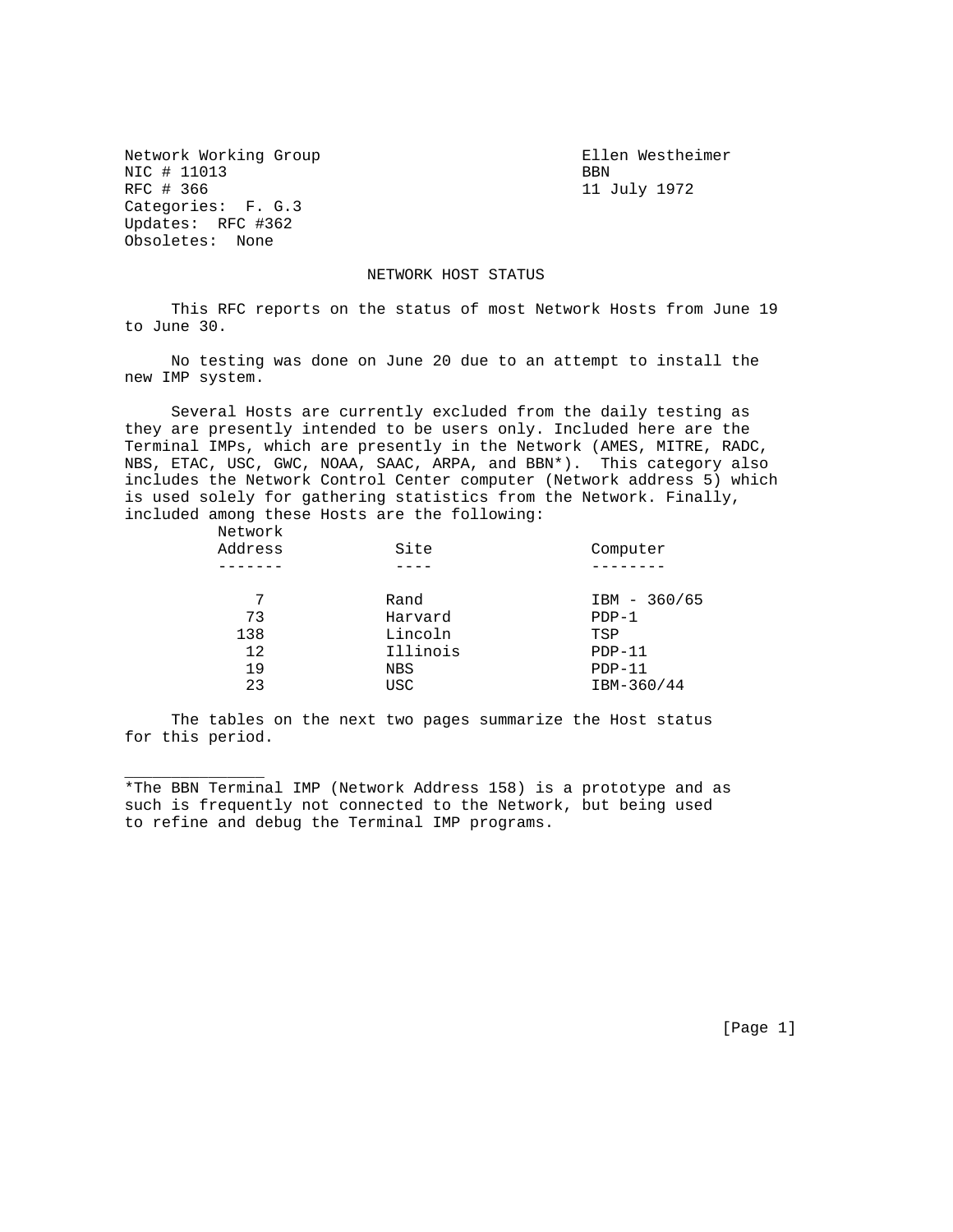| NO. | SITE<br>DATE AND<br>(EASTERN)<br>TIME |              |              |              |              |              |              |              |              |              |
|-----|---------------------------------------|--------------|--------------|--------------|--------------|--------------|--------------|--------------|--------------|--------------|
|     |                                       | 6/19<br>1700 | 6/21<br>1830 | 6/22<br>1530 | 6/23<br>1300 | 6/26<br>1600 | 6/27<br>1400 | 6/28<br>1400 | 6/29<br>1600 | 6/30<br>1530 |
| 1   | UCLA-NMC                              | O            | O            | $\circ$      | O            | $\circ$      | D            | Η            | O            | O            |
| 65  | UCLA-CCN*                             | $\Omega$     | O            | O            | T            | O            | O            | O            | O            | O            |
| 2   | SRI-ARC                               | $\Omega$     | $\circ$      | $\circ$      | $\circ$      | D            | $\circ$      | O            | D            | D            |
| 66  | SRI-AI                                | D            | D            | D            | D            | D            | D            | #D           | D            | $\Omega$     |
| 3   | UCSB-MOD75                            | $\Omega$     | $\Omega$     | $\Omega$     | $\circ$      | $\Omega$     | $\Omega$     | $\Omega$     | $\Omega$     | O            |
| 4   | $UTAH-10$                             | O            | $\Omega$     | $\Omega$     | D            | $\circ$      | $\Omega$     | D            | Н            | D            |
| 69  | <b>BBN-TENEX</b>                      | $\Omega$     | $\Omega$     | $\Omega$     | T            | $\circ$      | $\circ$      | $\Omega$     | F            | $\Omega$     |
| 133 | <b>BBN-TENEXB</b>                     | #D           | #D           | #D           | #D           | #D           | #D           | #D           | #D           | #D           |
| 6   | MIT-MULTICS                           | O            | D            | $\circ$      | $\circ$      | O            | O            | O            | O            | D            |
| 70  | MIT-DMCG                              | $\Omega$     | F            | O            | O            | O            | F            | Η            | $\Omega$     | O            |
| 134 | MIT-AI                                | H            | Η            | Η            | $\circ$      | $\circ$      | $\circ$      | $\Omega$     | $\Omega$     | $\Omega$     |
| 194 | MIT-ML                                | H            | Η            | Η            | O            | Η            | Η            | D            | Η            | Η            |
| 71  | RAND-CSG                              | $\Omega$     | $\Omega$     | $\Omega$     | Η            | $\Omega$     | D            | $\Omega$     | $\Omega$     | O            |
| 8   | SDC-ADEPT                             | $\mathsf{D}$ | D            | #D           | #D           | D            | #D           | #D           | D            | #D           |
| 9   | HARVARD-10                            | #D           | #D           | $\Omega$     | $\circ$      | $\circ$      | $\circ$      | $\Omega$     | $\Omega$     | $\Omega$     |
| 10  | $L.L.-360$                            | Η            | т            | Η            | Η            | Η            | т            | Η            | Н            | Η            |
| 74  | $L.L.-TX-2$                           | т            | $\Omega$     | R            | D            | $\Omega$     | $\Omega$     | #D           | O            | O            |
| 11  | STANFORD-AI                           | $\Omega$     | O            | $\circ$      | $\circ$      | $\circ$      | O            | O            | т            | $\Omega$     |
| 13  | CASE                                  | D            | D            | D            | D            | D            | D            | D            | D            | D            |
| 14  | $CMU-10$                              | $\Omega$     | $\Omega$     | $\Omega$     | O            | $\circ$      | O            | D            | D            | $\Omega$     |
| 15  | AMES-ILLIAC                           | $\Omega$     | O            | O            | $\circ$      | $\circ$      | D            | O            | O            | т            |
| 16  | $AMES-67$                             | $\mathsf{D}$ | D            | D            | D            | D            | D            | D            | D            | D            |

- D = Dead (Destination Host either dead or inaccessible [due to network partitioning or local IMP failure] from the BBN Terminal IMP.)
- F = Full (Destination Host opened a connection, informed user that all Network ports were in use, and immediately closed the connection.)
- H = 1/2 Open (Destination Host opened a connection but then either immediately closed it, or did not respond any further.)
- O = Open (Destination Host opened a connection and was accessible to users.)
- R = Refused (Destination Host returned a CLS to the initial RFC.)
- T = Timed out (Destination Host did not complete the ICP and open a connection within 60 seconds.)

\*The only service currently offered by the UCLA IBM-360/91 is a Network Job Service (NETRJS), however, the BBN Terminal IMP is not equipped to test NETRJS. We are assuming that initial connection to the NETRJS logger indicates that NETRJS is also functioning. #These sites advertise that they may not have their system available

at these times.

\_\_\_\_\_\_\_\_\_\_\_\_\_\_\_

[Page 2]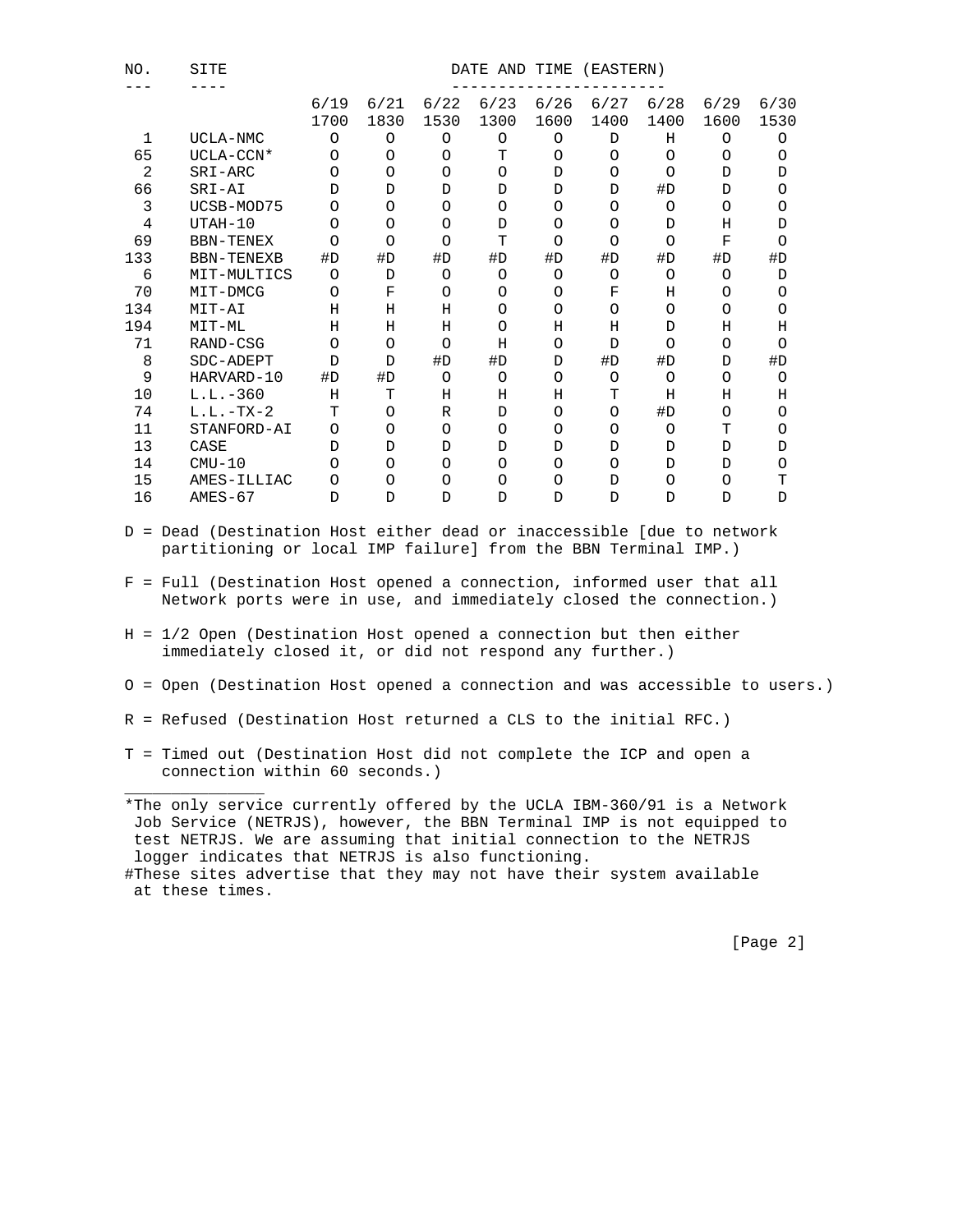| STATUS OR                 |                   |                      |                                      |                                               |
|---------------------------|-------------------|----------------------|--------------------------------------|-----------------------------------------------|
| SITE<br>ADDRESS<br>------ | SITE<br>$- - - -$ | COMPUTER<br>-------- | STATUS OR PREDICTION<br>------------ | PREDICTIONS<br>OBTAINED FROM<br>_____________ |
| 1                         | <b>UCLA</b>       | SIGMA-7              | Server #Limited                      | Jon Postel                                    |
| 65                        | <b>UCLA</b>       | IBM-360/91           | NETRJS now<br>(Telnet in June)       | Bob Braden                                    |
| 2                         | SRI (NIC)         | PDP10                | Server                               | Jim White                                     |
| 66                        | SRI (AI)          | $PDP-10$             | Server                               | Len Chaiten                                   |
| 3                         | <b>UCSB</b>       | IBM-360/75           | Server                               | Ron Stoughton                                 |
| 4                         | <b>UTAH</b>       | $PDP-10$             | Server                               | Barry Wessler                                 |
| $*5$                      | BBN (NCC)         | DDP-516              | Server                               | Alex McKenzie                                 |
| 69                        | BBN (TENEX-A)     | $PDP-10$             | Server                               | Dan Murphy                                    |
| 133                       | BBN (TENEX-B)     | $PDP-10$             | Server (Exper.)                      | Dan Murphy                                    |
| 6                         | MIT (Multics)     | $H - 645$            | Server                               | Mike Padlipsky                                |
| 70                        | MIT (DM)          | $PDP-10$             | Server                               | Bob Bressler                                  |
| 134                       | MIT (AI)          | $PDP-10$             | Server                               | Jeff Rubin                                    |
| 198                       | MIT (ML)          | $PDP-10$             | Server                               | Jeff Rubin                                    |
| $*7$                      | ${\tt RAND}$      | IBM-360/65           | User Only                            | Eric Harslem                                  |
| 71                        | RAND              | $PDP-10$             | Server                               | Eric Harslem                                  |
| 8                         | SDC               | IBM-370/155          | Server                               | Bob Long                                      |
| 9                         | <b>HARVARD</b>    | $PDP-10$             | Server                               | Bob Sundberg                                  |
| $*73$                     | HARVARD           | $PDP-1$              | User Only                            | Bob Sundberg                                  |
| 10                        | LINCOLN           | IBM-360/67           | "Soon"                               | Joel Winett                                   |
| 74                        | LINCOLN           | $TX-2$               | Server                               | Will Kantrowitz                               |
| $*138$                    | LINCOLN           | TSP                  | User Only                            | Tom Barkelow                                  |
| 11                        | STANFORD          | $PDP-10$             | Server                               | Andy Moorer                                   |
| $*12$                     | ILLINOIS          | $PDP-11$             | User Only                            | John Cravits                                  |
| 13                        | CASE              | $PDP-10$             | July                                 | Charles Rose                                  |
| 14                        | CARNEGIE          | $PDP-10$             | Server                               | Hal VanZoeren                                 |
| 15                        | AMES              | ILLIAC<br>$(PDP-10)$ | Server                               | John McConnell                                |
| 16                        | AMES              | IBM-360/67           | "Soon"                               | Wayne Hathaway                                |
| *144                      | AMES              | TIP                  | User Only                            |                                               |
| *145                      | MITRE             | TIP                  | User Only                            |                                               |
| $*146$                    | RADC              | TIP                  | User Only                            |                                               |
| $*19$                     | NBS               | $PDP-11$             | User Only                            | Robert Rosenthal                              |
| *147                      | NBS               | TIP                  | User Only                            |                                               |
| $*148$                    | <b>ETAC</b>       | TIP                  | User Only                            |                                               |
| $*23$                     | <b>USC</b>        | IBM-360/44           | User Now                             | James Pepin                                   |
| *151                      | <b>USC</b>        | TIP                  | User Only                            |                                               |
| *152                      | <b>GWC</b>        | TIP                  | User Only                            |                                               |
| *153                      | NOAA              | TIP                  | User Only                            |                                               |
| *154                      | SAAC              | TIP                  | User Only                            |                                               |
| *156                      | ARPA              | TIP                  | User Only                            |                                               |
| *158                      | <b>BBN</b>        | TIP<br>(Prototype)   | User Only                            |                                               |

\_\_\_\_\_\_\_\_\_\_\_\_\_\_\_

[Page 3]